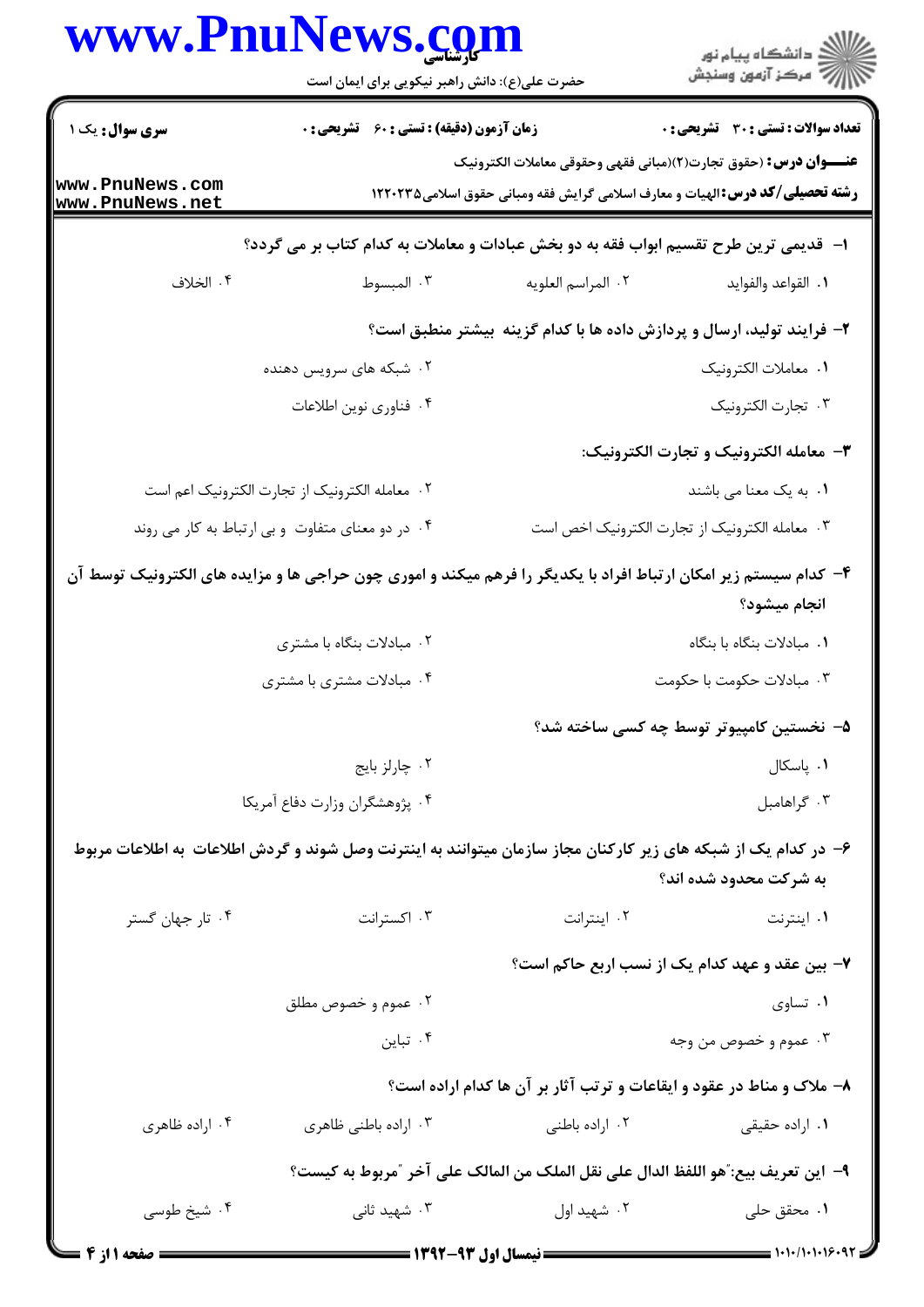|                                    | www.PnuNews.com<br>حضرت علی(ع): دانش راهبر نیکویی برای ایمان است                                                |                                                                   | ڪ دانشڪاه پيا <sub>م</sub> نور<br>∕7 مرڪز آزمون وسنڊش                                 |
|------------------------------------|-----------------------------------------------------------------------------------------------------------------|-------------------------------------------------------------------|---------------------------------------------------------------------------------------|
| <b>سری سوال : ۱ یک</b>             | <b>زمان آزمون (دقیقه) : تستی : 60 ٪ تشریحی : 0</b>                                                              |                                                                   | <b>تعداد سوالات : تستي : 30 ٪ تشريحي : 0</b>                                          |
|                                    |                                                                                                                 |                                                                   | <b>عنـــوان درس:</b> حقوق تجارت(٢)(مباني فقهي وحقوقي معاملات الكترونيك)               |
| www.PnuNews.com<br>www.PnuNews.net |                                                                                                                 |                                                                   | <b>رشته تحصیلی/کد درس: ا</b> لهیات و معارف اسلامی گرایش فقه ومبانی حقوق اسلامی1۲۲۰۲۳۵ |
|                                    | ∙ا− در اصطلاح شایع و منطبق با دکترین فقه و حقوق ما پذیرش و قبول قلبی عقود را چه گویند؟                          |                                                                   |                                                                                       |
| ۰۴ رضا                             | ۰۳ اراده باطنی                                                                                                  | ۰۲ اراده حقیقی                                                    | ۰۱ قصد                                                                                |
|                                    |                                                                                                                 |                                                                   | 11- دلالت کتبی جزو کدام یک از دلالات زیر است؟                                         |
|                                    | ۰۲ دلالت طبعي                                                                                                   |                                                                   | ۰۱ دلالت عقلی                                                                         |
|                                    | ۰۴ دلالت وضعي غير لفظي                                                                                          |                                                                   | ۰۳ دلالت وضعی لفظی                                                                    |
|                                    |                                                                                                                 |                                                                   | 12- نظر شیخ انصاری درباره ی بیع کدام است؟                                             |
|                                    |                                                                                                                 |                                                                   | ٠١ حقيقت شرعيه است                                                                    |
|                                    |                                                                                                                 |                                                                   | ۰۲ حقیقت متشرعه است                                                                   |
|                                    | ۰۳ نه حقیقت شرعیه است و نه حقیقت متشرعه بلکه بر همان معنای عرفی خود باقی است                                    |                                                                   |                                                                                       |
|                                    |                                                                                                                 |                                                                   | ۰۴ منقول لغوی است                                                                     |
|                                    |                                                                                                                 |                                                                   | <b>۱۳</b> - ایجاب و قبولی که به شیوه الکترونیک منعقد شود چیست؟                        |
| ۴. انشا الكترونيك                  | ۰۳ معامله الكترونيك                                                                                             | ٢. قصد الكترونيك                                                  | ٠١. اراده الكترونيك                                                                   |
|                                    | ۱۴– طبق قانون تجارت الكترونيك هر نمادي كه واقعه،اطلاعات يا مفهومي كه با وسايل الكترونيك نوري يا فناوري هاي جديد | اطلاعات تولید ، ارسال،دریافت و دخیره و پردازش می شود چه نام دارد؟ |                                                                                       |
| ۰۴ انشا الكترونيك                  | ۰۳ اراده الکترونیک                                                                                              | ۰۲ اصل ساز                                                        | ۰۱ داده پیام                                                                          |
|                                    |                                                                                                                 |                                                                   | ۱۵– در آغاز دوره فقه فتوایی اطلاق اصطلاح عقد بر کدام عقد زودتر شروع شد؟               |
| ۰۴ صلح                             | ۰۳ اجاره                                                                                                        | ۰۲ نکاح                                                           | ۰۱ بیع                                                                                |
|                                    | ۱۶– وقوع عقد های ضمان و رهن به وسیله کتابت توسط کدام یک از فقهای زیر پذیرفته شده است؟                           |                                                                   |                                                                                       |
| ۰۴ محقق حلی                        | ۰۳ سلار                                                                                                         | ۰۲ سید مرتضی                                                      | ۰۱ شیخ طوسی                                                                           |
|                                    |                                                                                                                 |                                                                   | ۱۷- نخستین سخن از ایجاب و قبول در متون رسمی فقه در کدام کتاب مطرح شده است؟            |
|                                    | ۰۲ شرايع محقق                                                                                                   |                                                                   | ٠١. المبسوط شيخ طوسي                                                                  |
|                                    | ۰۴ لمعه دمشقيه شهيد اول                                                                                         |                                                                   | ۰۳ کافی ابوصلاح حلبی                                                                  |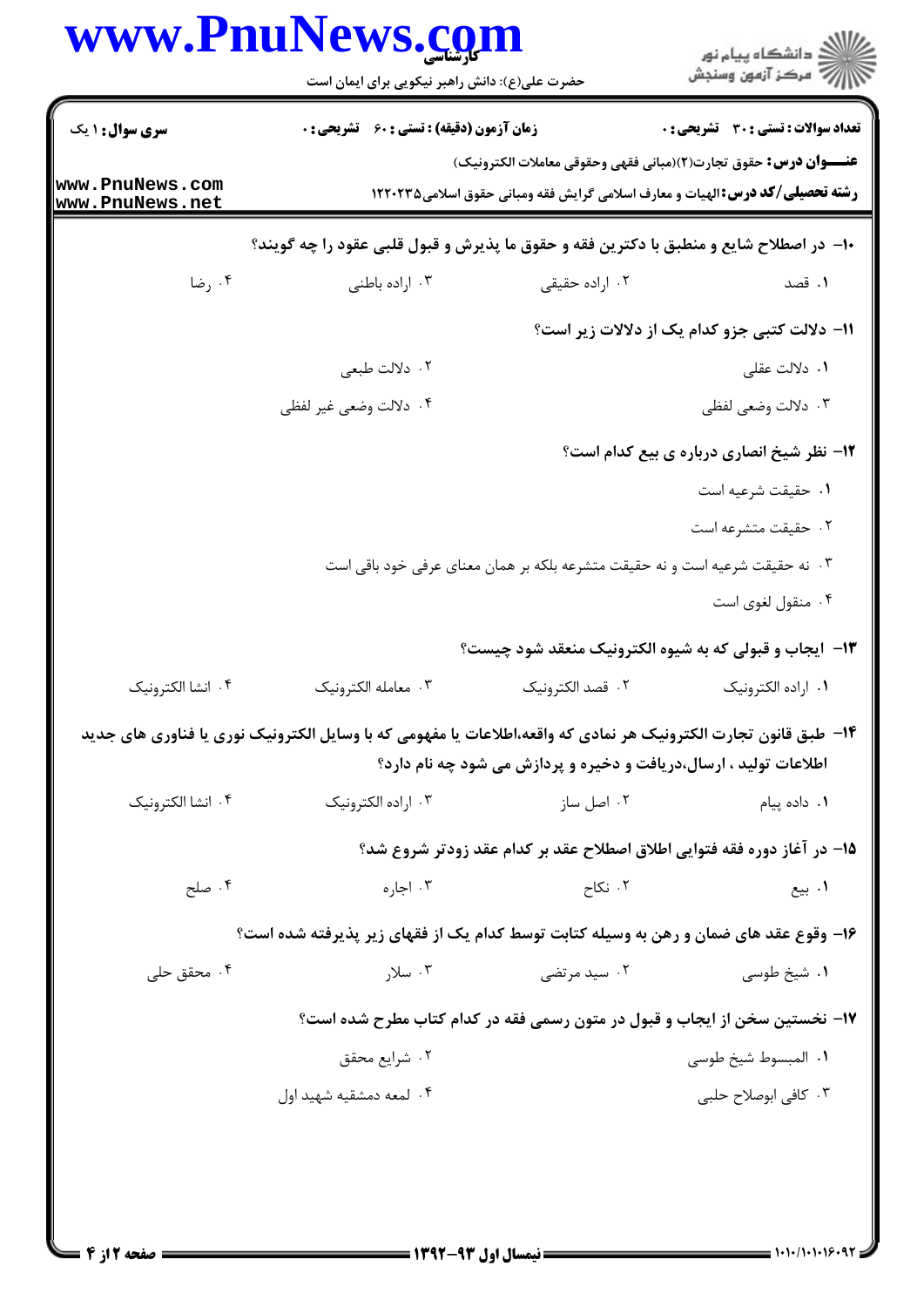|                                    | www.PnuNews.com<br>حضرت علی(ع): دانش راهبر نیکویی برای ایمان است                                           |                                                                                      | د<br>ڪ دانشڪاه پيام نور<br>7 مرڪز آزمون وسنڊش        |  |
|------------------------------------|------------------------------------------------------------------------------------------------------------|--------------------------------------------------------------------------------------|------------------------------------------------------|--|
| <b>سری سوال : ۱ یک</b>             | <b>زمان آزمون (دقیقه) : تستی : 60 ٪ تشریحی : 0</b>                                                         |                                                                                      | <b>تعداد سوالات : تستی : 30 ٪ تشریحی : 0</b>         |  |
|                                    |                                                                                                            | <b>عنـــوان درس:</b> حقوق تجارت(٢)(مباني فقهي وحقوقي معاملات الكترونيك)              |                                                      |  |
| www.PnuNews.com<br>www.PnuNews.net |                                                                                                            | <b>رشته تحصیلی/کد درس:</b> الهیات و معارف اسلامی گرایش فقه ومبانی حقوق اسلامی۱۲۲۰۲۳۵ |                                                      |  |
|                                    | ۱۸− عدم ضرورت فعلیت وجود متعاقدین که آثار مهمی در جهت حل مشکلات بازرگانی امروز و از جمله معاملات الکترونیک |                                                                                      |                                                      |  |
|                                    |                                                                                                            |                                                                                      | دارد در نوشتار کدام فقیه دیده می شود؟                |  |
|                                    | ۰۲ محقق کر کی                                                                                              |                                                                                      | ۰۱ محقق حلی                                          |  |
|                                    | ۰۴ شیخ محمد حسن نجفی                                                                                       |                                                                                      | ۰۳ شیخ طوسی                                          |  |
|                                    | ١٩- مراد شيخ از اين عبارت:ان لفظ البيع ليس حقيقه شرعيه و لا متشرعه بل هو باق على معناه العرفي كدام است؟    |                                                                                      |                                                      |  |
|                                    |                                                                                                            |                                                                                      | ٠١. بيع ظاهرا حقيقت شرعيه است                        |  |
|                                    |                                                                                                            |                                                                                      | ٢. بيع ظاهرا حقيقت متشرعه است                        |  |
|                                    |                                                                                                            |                                                                                      | ۰۳ بیع هم حقیقت شرعیه و هم حقیقت متشرعه است          |  |
|                                    |                                                                                                            | ۰۴ بیع نه حقیقت شرعیه و نه حقیقت متشرعه است بلکه بر همان معنای عرفی خود است          |                                                      |  |
|                                    |                                                                                                            |                                                                                      | ۲۰- منظور از تناظر بیع وشرا یا خرید وفروش چیست؟      |  |
|                                    | ۰۲ یگانگی معنای ایندو                                                                                      | ٠١ توجه به تضايف ايندو مفهوم با هم                                                   |                                                      |  |
| ۰۴ معنای مطلق هر یک از ایندو مفهوم |                                                                                                            | ۰۳ شباهت ايندو مفهوم                                                                 |                                                      |  |
|                                    |                                                                                                            |                                                                                      | <b>٢١</b> - از ميان اركان عقود كدام ركن سبب ساز است؟ |  |
| ۰۴ موضوع عقد                       | ۰۳ مشتری                                                                                                   |                                                                                      | ۰۱ ایجاب و قبول مسلم ۲۰ بایع                         |  |
|                                    | ۲۲- کدام یک از فقهای زیر بیع را مرکب از دو جزء یکی ایجاب و دیگری قبول دانسته است؟                          |                                                                                      |                                                      |  |
| ۰۴ امام خميني(ره)                  | ۰۳ طباطبايي يزدي                                                                                           | ۰۲ علامه نائینی                                                                      | ٠١ شيخ انصاري                                        |  |
|                                    | ۲۳– تعریفی که علامه حلی از بیع در وسیله و مختلف ارائه کرده است از کدام معنای بیع منشا گرفته است؟           |                                                                                      |                                                      |  |
|                                    | ۰۲ بیع به معنای عقد                                                                                        |                                                                                      | ٠١. ايجاب در طرف قبول                                |  |
|                                    | ۰۴ بیع به معنای فعل بایع                                                                                   |                                                                                      | ۰۳ بیع به معنای فعل مشترک موجب و قابل                |  |
|                                    |                                                                                                            |                                                                                      | <b>۲۴</b> - تفاوت ماهوی عقد و ایقاع:                 |  |
|                                    | ۰۲ هر دو به قبول نیازمندند                                                                                 | ۰۱ نیازمندی ایقاع به قبول و بی نیازی عقد از آن است                                   |                                                      |  |
|                                    | ۰۴ نیازمندی عقد به قبول و بی نیازی ایقاع از آن است                                                         |                                                                                      | ۰۳ هر دو بي نياز از قبولند                           |  |
|                                    |                                                                                                            |                                                                                      | 7۵– موضوع له الفاظ عقود كدام است؟                    |  |
| ۰۴ تسبيب                           | ۰۳ اسباب و مسببات                                                                                          | ٠٢ اسباب                                                                             | ٠١ مسببات                                            |  |